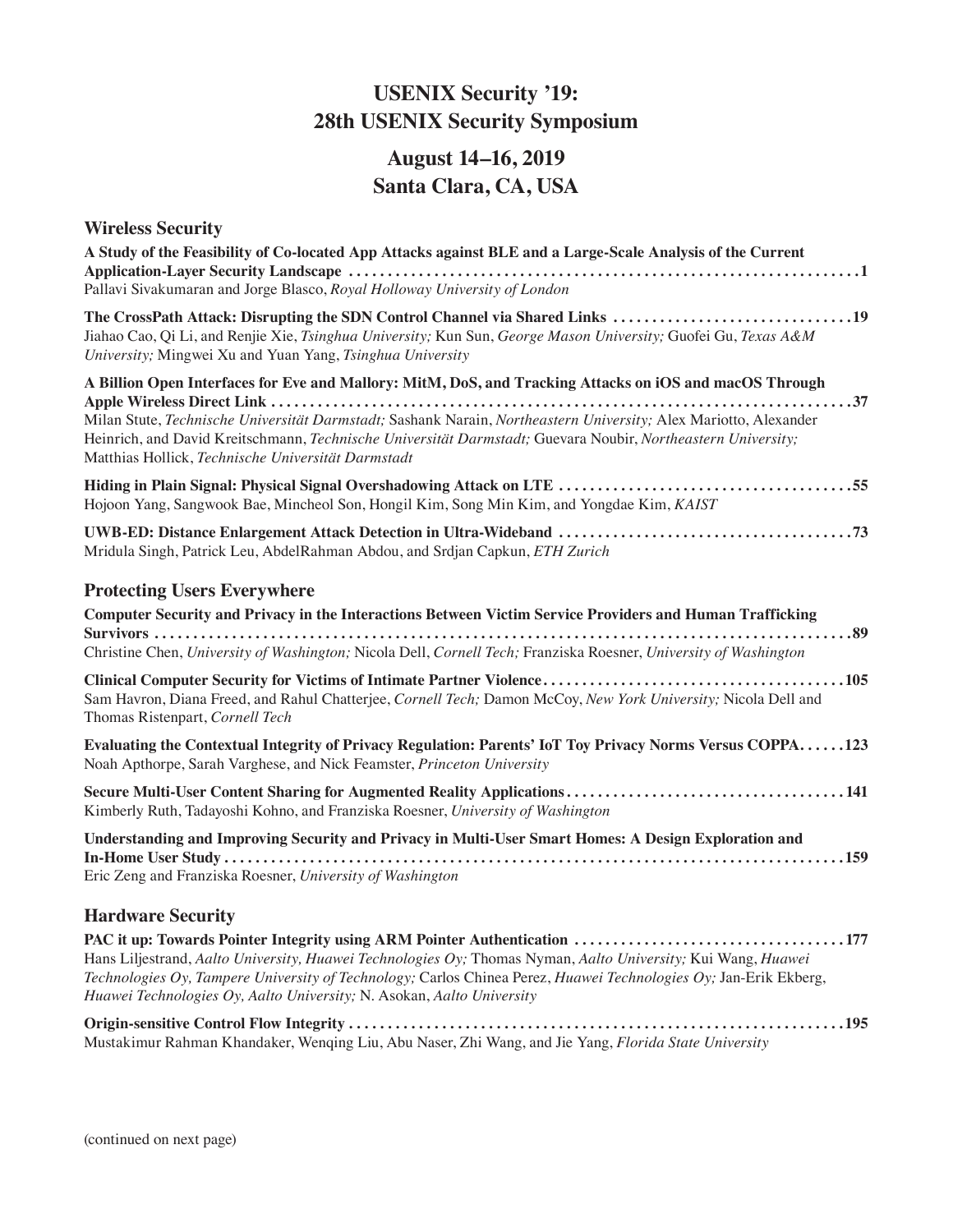| Ghada Dessouky and David Gens, Technische Universität Darmstadt; Patrick Haney and Garrett Persyn, Texas A&M<br>University; Arun Kanuparthi, Hareesh Khattri, and Jason M. Fung, Intel Corporation; Ahmad-Reza Sadeghi, Technische<br>Universität Darmstadt; Jeyavijayan Rajendran, Texas A&M University                                                                                                                                                                                               |
|--------------------------------------------------------------------------------------------------------------------------------------------------------------------------------------------------------------------------------------------------------------------------------------------------------------------------------------------------------------------------------------------------------------------------------------------------------------------------------------------------------|
| Donghyun Kwon, Jangseop Shin, and Giyeol Kim, Seoul National University; Byoungyoung Lee, Seoul National<br>University, Purdue University; Yeongpil Cho, Soongsil University; Yunheung Paek, Seoul National University                                                                                                                                                                                                                                                                                 |
| Claudio Canella, Graz University of Technology; Jo Van Bulck, imec-DistriNet, KU Leuven; Michael Schwarz, Moritz<br>Lipp, Benjamin von Berg, and Philipp Ortner, Graz University of Technology; Frank Piessens, imec-DistriNet, KU<br>Leuven; Dmitry Evtyushkin, College of William and Mary; Daniel Gruss, Graz University of Technology                                                                                                                                                              |
| <b>Machine Learning Applications</b>                                                                                                                                                                                                                                                                                                                                                                                                                                                                   |
| The Secret Sharer: Evaluating and Testing Unintended Memorization in Neural Networks267<br>Nicholas Carlini, Google Brain; Chang Liu, University of California, Berkeley; Úlfar Erlingsson, Google Brain; Jernej<br>Kos, National University of Singapore; Dawn Song, University of California, Berkeley                                                                                                                                                                                               |
| <b>Improving Robustness of ML Classifiers against Realizable Evasion Attacks Using Conserved Features 285</b><br>Liang Tong, Washington University in St. Louis; Bo Li, UIUC; Chen Hajaj, Ariel University; Chaowei Xiao, University of<br>Michigan; Ning Zhang and Yevgeniy Vorobeychik, Washington University in St. Louis                                                                                                                                                                           |
| Ethan M. Rudd, Felipe N. Ducau, Cody Wild, Konstantin Berlin, and Richard Harang, Sophos                                                                                                                                                                                                                                                                                                                                                                                                               |
| Why Do Adversarial Attacks Transfer? Explaining Transferability of Evasion and Poisoning Attacks 321<br>Ambra Demontis, Marco Melis, and Maura Pintor, University of Cagliari, Italy; Matthew Jagielski, Northeastern<br>University; Battista Biggio, University of Cagliari, Italy, and Pluribus One; Alina Oprea and Cristina Nita-Rotaru,<br>Northeastern University; Fabio Roli, University of Cagliari, Italy, and Pluribus One                                                                   |
| Stack Overflow Considered Helpful! Deep Learning Security Nudges Towards Stronger Cryptography339<br>Felix Fischer, Technical University of Munich; Huang Xiao, Bosch Center for Artificial Intelligence; Ching-Yu Kao,<br>Fraunhofer AISEC; Yannick Stachelscheid, Benjamin Johnson, and Danial Razar, Technical University of Munich; Paul<br>Fawkesley and Nat Buckley, Projects by IF; Konstantin Böttinger, Fraunhofer AISEC; Paul Muntean and Jens Grossklags,<br>Technical University of Munich |
| <b>Planes, Cars, and Robots</b>                                                                                                                                                                                                                                                                                                                                                                                                                                                                        |
| Harshad Sathaye, Domien Schepers, Aanjhan Ranganathan, and Guevara Noubir, Northeastern University                                                                                                                                                                                                                                                                                                                                                                                                     |
| Please Pay Inside: Evaluating Bluetooth-based Detection of Gas Pump Skimmers 373<br>Nishant Bhaskar and Maxwell Bland, University of California San Diego; Kirill Levchenko, University of Illinois at<br>Urbana-Champaign; Aaron Schulman, University of California San Diego                                                                                                                                                                                                                         |
| Sekar Kulandaivel, Tushar Goyal, Arnav Kumar Agrawal, and Vyas Sekar, Carnegie Mellon University                                                                                                                                                                                                                                                                                                                                                                                                       |
| Richard Baker and Ivan Martinovic, University of Oxford                                                                                                                                                                                                                                                                                                                                                                                                                                                |
| RVFuzzer: Finding Input Validation Bugs in Robotic Vehicles through Control-Guided Testing 425<br>Taegyu Kim, Purdue University; Chung Hwan Kim and Junghwan Rhee, NEC Laboratories America; Fan Fei, Zhan Tu,<br>Gregory Walkup, Xiangyu Zhang, Xinyan Deng, and Dongyan Xu, Purdue University                                                                                                                                                                                                        |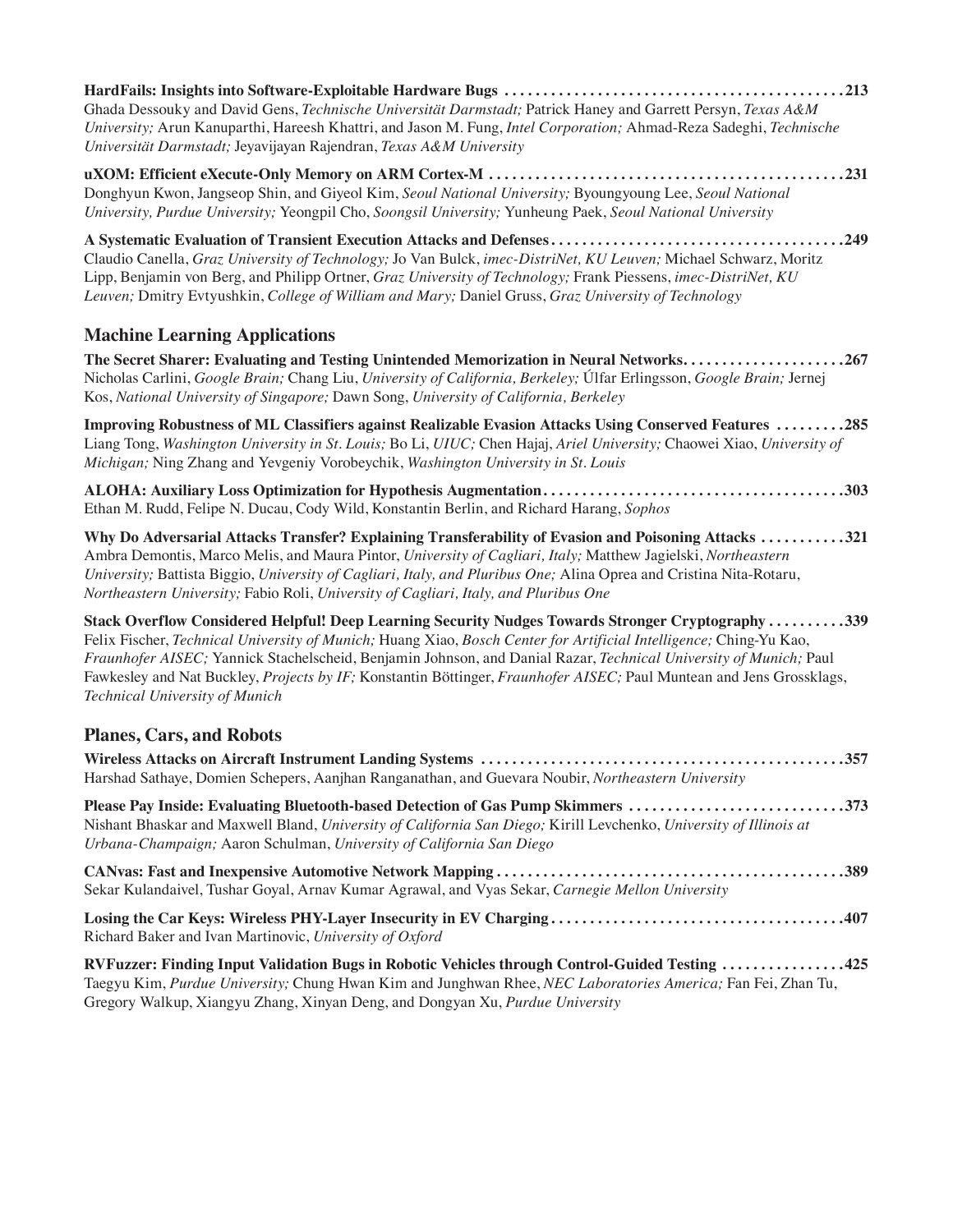### **Machine Learning, Adversarial and Otherwise**

**Seeing is Not Believing: Camouflage Attacks on Image Scaling Algorithms . . . . . . . . . . . . . . . . . . . . . . . . . . . . . . . . . 443** Qixue Xiao, *Department of Computer Science and Technology, Tsinghua University and 360 Security Research Labs;*  Yufei Chen, *School of Electronic and Information Engineering, Xi'an Jiaotong University and 360 Security Research Labs;* Chao Shen, *School of Electronic and Information Engineering, Xi'an Jiaotong University;* Yu Chen, *Department of Computer Science and Technology, Tsinghua University and Peng Cheng Laboratory;* Kang Li, *Department of Computer Science, University of Georgia*

**CT-GAN: Malicious Tampering of 3D Medical Imagery using Deep Learning . . . . . . . . . . . . . . . . . . . . . . . . . . . . . . 461** Yisroel Mirsky and Tom Mahler, *Ben-Gurion University;* Ilan Shelef, *Soroka University Medical Center;* Yuval Elovici, *Ben-Gurion University*

**Misleading Authorship Attribution of Source Code using Adversarial Learning . . . . . . . . . . . . . . . . . . . . . . . . . . . . . 479** Erwin Quiring, Alwin Maier, and Konrad Rieck, *TU Braunschweig*

**Terminal Brain Damage: Exposing the Graceless Degradation in Deep Neural Networks Under Hardware Fault Attacks . . . . . . . . . . . . . . . . . . . . . . . . . . . . . . . . . . . . . . . . . . . . . . . . . . . . . . . . . . . . . . . . . . . . . . . . . . . . . . . . . . . . . 497** Sanghyun Hong, *University of Maryland College Park;* Pietro Frigo, *Vrije Universiteit Amsterdam;* Yiğitcan Kaya, *University of Maryland College Park;* Cristiano Giuffrida, *Vrije Universiteit Amsterdam;* Tudor Dumitraș, *University of Maryland College Park*

**CSI NN: Reverse Engineering of Neural Network Architectures Through Electromagnetic Side Channel . . . . . . . . 515** Lejla Batina, *Radboud University, The Netherlands;* Shivam Bhasin and Dirmanto Jap, *Nanyang Technological University, Singapore;* Stjepan Picek, *Delft University of Technology, The Netherlands*

### **Mobile Security 1**

**simTPM: User-centric TPM for Mobile Devices . . . . . . . . . . . . . . . . . . . . . . . . . . . . . . . . . . . . . . . . . . . . . . . . . . . . . . . . 533** Dhiman Chakraborty, *CISPA Helmholtz Center for Information Security, Saarland University;* Lucjan Hanzlik, *CISPA Helmholtz Center for Information Security, Stanford University;* Sven Bugiel, *CISPA Helmholtz Center for Information Security*

**The Betrayal At Cloud City: An Empirical Analysis Of Cloud-Based Mobile Backends . . . . . . . . . . . . . . . . . . . . . . . 551** Omar Alrawi, *Georgia Institute of Technology;* Chaoshun Zuo, *Ohio State University;* Ruian Duan and Ranjita Pai Kasturi, *Georgia Institute of Technology;* Zhiqiang Lin, *Ohio State University;* Brendan Saltaformaggio, *Georgia Institute of Technology*

**EnTrust: Regulating Sensor Access by Cooperating Programs via Delegation Graphs . . . . . . . . . . . . . . . . . . . . . . . . 567** Giuseppe Petracca, *Pennsylvania State University, US;* Yuqiong Sun, *Symantec Research Labs, US;* Ahmad-Atamli Reineh, *Alan Turing Institute, UK;* Patrick McDaniel, *Pennsylvania State University, US;* Jens Grossklags, *Technical University of Munich, DE;* Trent Jaeger, *Pennsylvania State University, US*

**PolicyLint: Investigating Internal Privacy Policy Contradictions on Google Play . . . . . . . . . . . . . . . . . . . . . . . . . . . . 585** Benjamin Andow and Samin Yaseer Mahmud, *North Carolina State University;* Wenyu Wang, *University of Illinois at Urbana-Champaign;* Justin Whitaker, William Enck, and Bradley Reaves, *North Carolina State University;* Kapil Singh, *IBM T.J. Watson Research Center;* Tao Xie, *University of Illinois at Urbana-Champaign*

**50 Ways to Leak Your Data: An Exploration of Apps' Circumvention of the Android Permissions System . . . . . . . 603** Joel Reardon, *University of Calgary / AppCensus Inc.;* Álvaro Feal, *IMDEA Networks Institute / Universidad Carlos III Madrid;* Primal Wijesekera, *U.C. Berkeley / ICSI;* Amit Elazari Bar On, *U.C. Berkeley;* Narseo Vallina-Rodriguez, *IMDEA Networks Institute / ICSI / AppCensus Inc.;* Serge Egelman, *U.C. Berkeley / ICSI / AppCensus Inc.*

### **Side Channels**

**Spoiler: Speculative Load Hazards Boost Rowhammer and Cache Attacks . . . . . . . . . . . . . . . . . . . . . . . . . . . . . . . . . 621** Saad Islam and Ahmad Moghimi, *Worcester Polytechnic Institute;* Ida Bruhns and Moritz Krebbel, *University of Luebeck;* Berk Gulmezoglu, *Worcester Polytechnic Institute;* Thomas Eisenbarth, *Worcester Polytechnic Institute and University of Luebeck;* Berk Sunar, *Worcester Polytechnic Institute*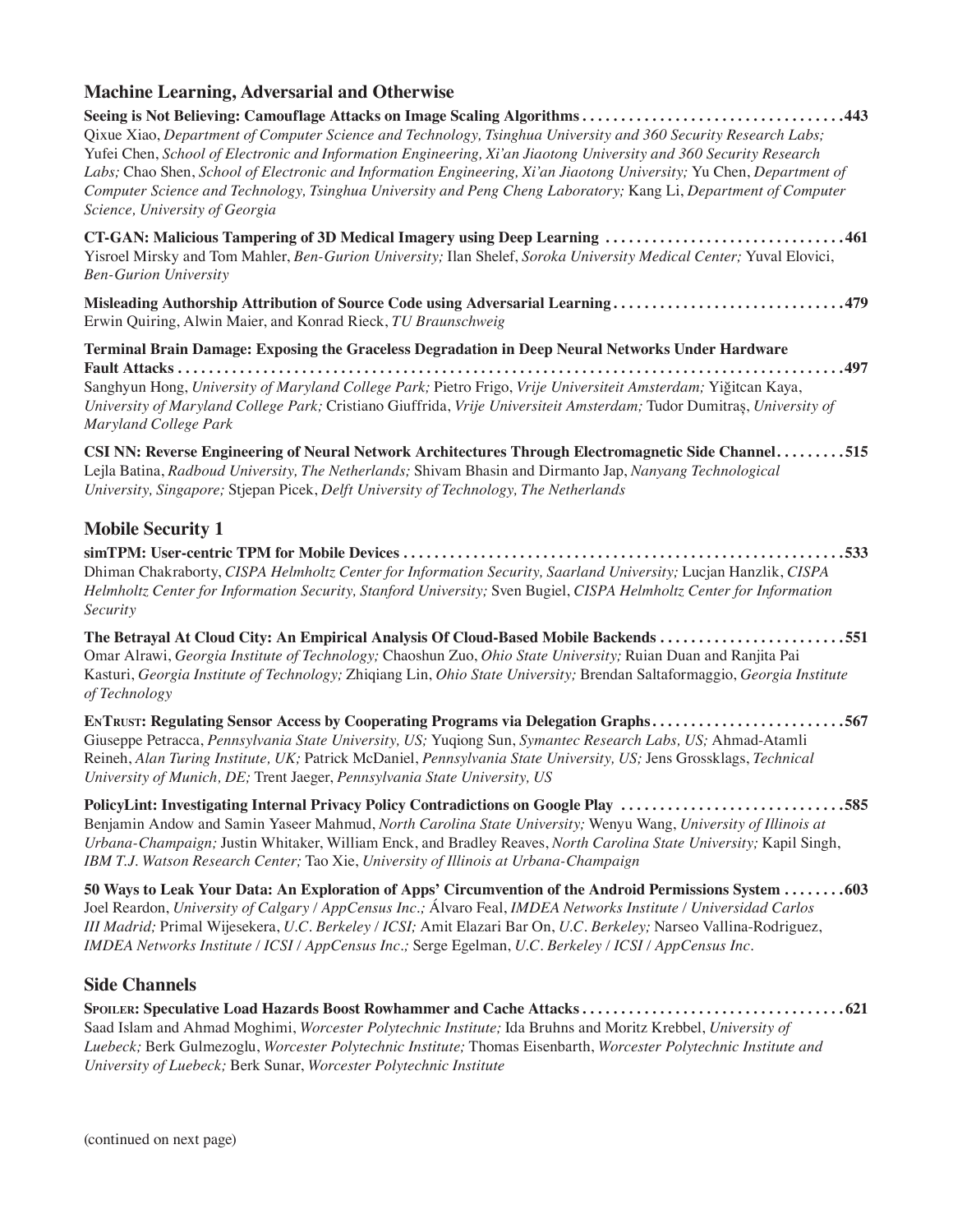| Anatoly Shusterman, Ben-Gurion University of the Negev; Lachlan Kang, University of Adelaide; Yarden Haskal and<br>Yosef Meltser, Ben-Gurion University of the Negev; Prateek Mittal, Princeton University; Yossi Oren, Ben-Gurion<br>University of the Negev; Yuval Yarom, University of Adelaide and Data61              |  |
|----------------------------------------------------------------------------------------------------------------------------------------------------------------------------------------------------------------------------------------------------------------------------------------------------------------------------|--|
| Identifying Cache-Based Side Channels through Secret-Augmented Abstract Interpretation 657<br>Shuai Wang, HKUST; Yuyan Bao and Xiao Liu, Penn State University; Pei Wang, Baidu X-Lab; Danfeng Zhang and<br>Dinghao Wu, Penn State University                                                                              |  |
| Mario Werner, Thomas Unterluggauer, Lukas Giner, Michael Schwarz, Daniel Gruss, and Stefan Mangard, Graz<br>University of Technology                                                                                                                                                                                       |  |
| Shin-Yeh Tsai, Purdue University; Mathias Payer, EPFL; Yiying Zhang, Purdue University                                                                                                                                                                                                                                     |  |
| <b>Mobile Security 2</b>                                                                                                                                                                                                                                                                                                   |  |
| Anh Pham, ABB Corporate Research; Italo Dacosta, EPFL; Eleonora Losiouk, University of Padova; John Stephan,<br>EPFL; Kévin Huguenin, University of Lausanne; Jean-Pierre Hubaux, EPFL                                                                                                                                     |  |
| TESSERACT: Eliminating Experimental Bias in Malware Classification across Space and Time 729<br>Feargus Pendlebury, Fabio Pierazzi, and Roberto Jordaney, King's College London & Royal Holloway, University of<br>London; Johannes Kinder, Bundeswehr University Munich; Lorenzo Cavallaro, King's College London         |  |
| Devils in the Guidance: Predicting Logic Vulnerabilities in Payment Syndication Services through Automated<br>Yi Chen, Institute of Information Engineering, CAS; Luyi Xing, Yue Qin, Xiaojing Liao, and XiaoFeng Wang, Indiana<br>University Bloomington; Kai Chen and Wei Zou, Institute of Information Engineering, CAS |  |
| Yeonjoon Lee, Xueqiang Wang, Kwangwuk Lee, Xiaojing Liao, and XiaoFeng Wang, Indiana University; Tongxin Li,<br>Peking University; Xianghang Mi, Indiana University                                                                                                                                                        |  |
| <b>Crypto Means Cryptocurrencies</b>                                                                                                                                                                                                                                                                                       |  |
| Sinisa Matetic, Karl Wüst, Moritz Schneider, and Kari Kostiainen, ETH Zurich; Ghassan Karame, NEC Labs; Srdjan<br>Capkun, ETH Zurich                                                                                                                                                                                       |  |
| .801<br>Poulami Das, Lisa Eckey, Tommaso Frassetto, David Gens, Kristina Hostáková, Patrick Jauernig, Sebastian Faust, and<br>Ahmad-Reza Sadeghi, Technische Universität Darmstadt, Germany                                                                                                                                |  |
| Pawel Szalachowski, Daniël Reijsbergen, and Ivan Homoliak, Singapore University of Technology and Design (SUTD);<br>Siwei Sun, Institute of Information Engineering and DCS Center, Chinese Academy of Sciences                                                                                                            |  |
| Haaroon Yousaf, George Kappos, and Sarah Meiklejohn, University College London                                                                                                                                                                                                                                             |  |
| <b>Intelligence and Vulnerabilities</b>                                                                                                                                                                                                                                                                                    |  |
|                                                                                                                                                                                                                                                                                                                            |  |

**Reading the Tea leaves: A Comparative Analysis of Threat Intelligence . . . . . . . . . . . . . . . . . . . . . . . . . . . . . . . . . . . . 851** Vector Guo Li, *University of California, San Diego;* Matthew Dunn, *Northeastern University;* Paul Pearce, *Georgia Tech;*  Damon McCoy, *New York University;* Geoffrey M. Voelker and Stefan Savage, *University of California, San Diego;* Kirill Levchenko, *University of Illinois Urbana-Champaign*

**Towards the Detection of Inconsistencies in Public Security Vulnerability Reports . . . . . . . . . . . . . . . . . . . . . . . . . . . 869** Ying Dong, *University of Chinese Academy of Sciences and The Pennsylvania State University;* Wenbo Guo, Yueqi Chen, and Xinyu Xing, *The Pennsylvania State University and JD Security Research Center;* Yuqing Zhang, *University of Chinese Academy of Sciences;* Gang Wang, *Virginia Tech*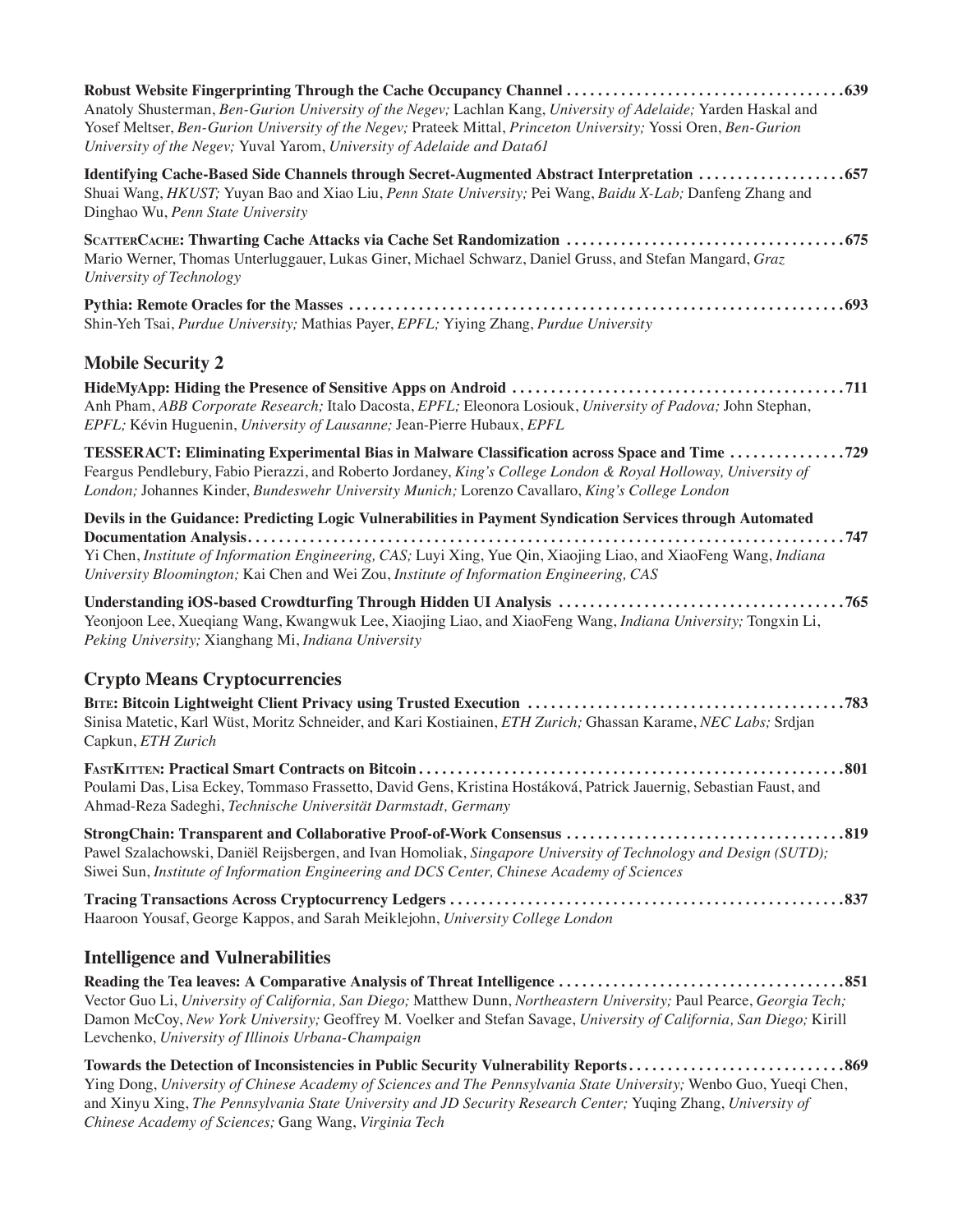| Understanding and Securing Device Vulnerabilities through Automated Bug Report Analysis887<br>Xuan Feng, Beijing Key Laboratory of IOT Information Security Technology, Institute of Information Engineering, CAS,<br>China; School of Cyber Security, University of Chinese Academy of Sciences, China; Xiaojing Liao and XiaoFeng Wang,<br>Department of Computer Science, Indiana University Bloomington, USA; Haining Wang, Department of Electrical<br>and Computer Engineering, University of Delaware, USA; Qiang Li, School of Computer and Information Technology,<br>Beijing Jiaotong University, China; Kai Yang, Hongsong Zhu, and Limin Sun, Beijing Key Laboratory of IOT<br>Information Security Technology, Institute of Information Engineering, CAS, China; School of Cyber Security, University<br>of Chinese Academy of Sciences, China |
|-------------------------------------------------------------------------------------------------------------------------------------------------------------------------------------------------------------------------------------------------------------------------------------------------------------------------------------------------------------------------------------------------------------------------------------------------------------------------------------------------------------------------------------------------------------------------------------------------------------------------------------------------------------------------------------------------------------------------------------------------------------------------------------------------------------------------------------------------------------|
| ATTACK2VEC: Leveraging Temporal Word Embeddings to Understand the Evolution of Cyberattacks 905<br>Yun Shen, Symantec Research Labs; Gianluca Stringhini, Boston University                                                                                                                                                                                                                                                                                                                                                                                                                                                                                                                                                                                                                                                                                 |
| <b>Web Attacks</b>                                                                                                                                                                                                                                                                                                                                                                                                                                                                                                                                                                                                                                                                                                                                                                                                                                          |
| Cristian-Alexandru Staicu and Michael Pradel, TU Darmstadt                                                                                                                                                                                                                                                                                                                                                                                                                                                                                                                                                                                                                                                                                                                                                                                                  |
| Mingxue Zhang and Wei Meng, Chinese University of Hong Kong; Sangho Lee, Microsoft Research; Byoungyoung Lee,<br>Seoul National University and Purdue University; Xinyu Xing, Pennsylvania State University                                                                                                                                                                                                                                                                                                                                                                                                                                                                                                                                                                                                                                                 |
| What Are You Searching For? A Remote Keylogging Attack on Search Engine Autocomplete 959<br>John V. Monaco, Naval Postgraduate School                                                                                                                                                                                                                                                                                                                                                                                                                                                                                                                                                                                                                                                                                                                       |
| 177. Iframes/Popups Are Dangerous in Mobile WebView: Studying and Mitigating Differential Context Vulnerabilities.<br>GuangLiang Yang, Jeff Huang, and Guofei Gu, Texas A&M University                                                                                                                                                                                                                                                                                                                                                                                                                                                                                                                                                                                                                                                                      |
| Small World with High Risks: A Study of Security Threats in the npm Ecosystem 995<br>Markus Zimmermann and Cristian-Alexandru Staicu, TU Darmstadt; Cam Tenny, r2c; Michael Pradel, TU Darmstadt                                                                                                                                                                                                                                                                                                                                                                                                                                                                                                                                                                                                                                                            |
| <b>Crypto Means Cryptographic Attacks</b>                                                                                                                                                                                                                                                                                                                                                                                                                                                                                                                                                                                                                                                                                                                                                                                                                   |
| "Johnny, you are fired!" - Spoofing OpenPGP and S/MIME Signatures in Emails1011<br>Jens Müller and Marcus Brinkmann, Ruhr University Bochum; Damian Poddebniak, Münster University of Applied<br>Sciences; Hanno Böck, unaffiliated; Sebastian Schinzel, Münster University of Applied Sciences; Juraj Somorovsky and<br>Jörg Schwenk, Ruhr University Bochum                                                                                                                                                                                                                                                                                                                                                                                                                                                                                               |
| Scalable Scanning and Automatic Classification of TLS Padding Oracle Vulnerabilities 1029<br>Robert Merget and Juraj Somorovsky, Ruhr University Bochum; Nimrod Aviram, Tel Aviv University; Craig Young,<br>Tripwire VERT; Janis Fliegenschmidt and Jörg Schwenk, Ruhr University Bochum; Yuval Shavitt, Tel Aviv University                                                                                                                                                                                                                                                                                                                                                                                                                                                                                                                               |
| The KNOB is Broken: Exploiting Low Entropy in the Encryption Key Negotiation Of Bluetooth BR/EDR1047<br>Daniele Antonioli, SUTD; Nils Ole Tippenhauer, CISPA; Kasper B. Rasmussen, University of Oxford                                                                                                                                                                                                                                                                                                                                                                                                                                                                                                                                                                                                                                                     |
| Amit Klein and Benny Pinkas, Bar Ilan University                                                                                                                                                                                                                                                                                                                                                                                                                                                                                                                                                                                                                                                                                                                                                                                                            |
| Andrea Gadotti and Florimond Houssiau, Imperial College London; Luc Rocher, Imperial College London and Université<br>catholique de Louvain; Benjamin Livshits and Yves-Alexandre de Montjoye, Imperial College London                                                                                                                                                                                                                                                                                                                                                                                                                                                                                                                                                                                                                                      |

## **IoT Security**

| FIRM-AFL: High-Throughput Greybox Fuzzing of IoT Firmware via Augmented Process Emulation 1099                          |
|-------------------------------------------------------------------------------------------------------------------------|
| Yaowen Zheng, Beijing Key Laboratory of IOT Information Security Technology, Institute of Information Engineering,      |
| CAS, China; School of Cyber Security, University of Chinese Academy of Sciences, China; Ali Davanian, Heng Yin,         |
| and Chengyu Song, University of California, Riverside; Hongsong Zhu and Limin Sun, Beijing Key Laboratory of IOT        |
| Information Security Technology, Institute of Information Engineering, CAS, China; School of Cyber Security, University |
| of Chinese Academy of Sciences, China                                                                                   |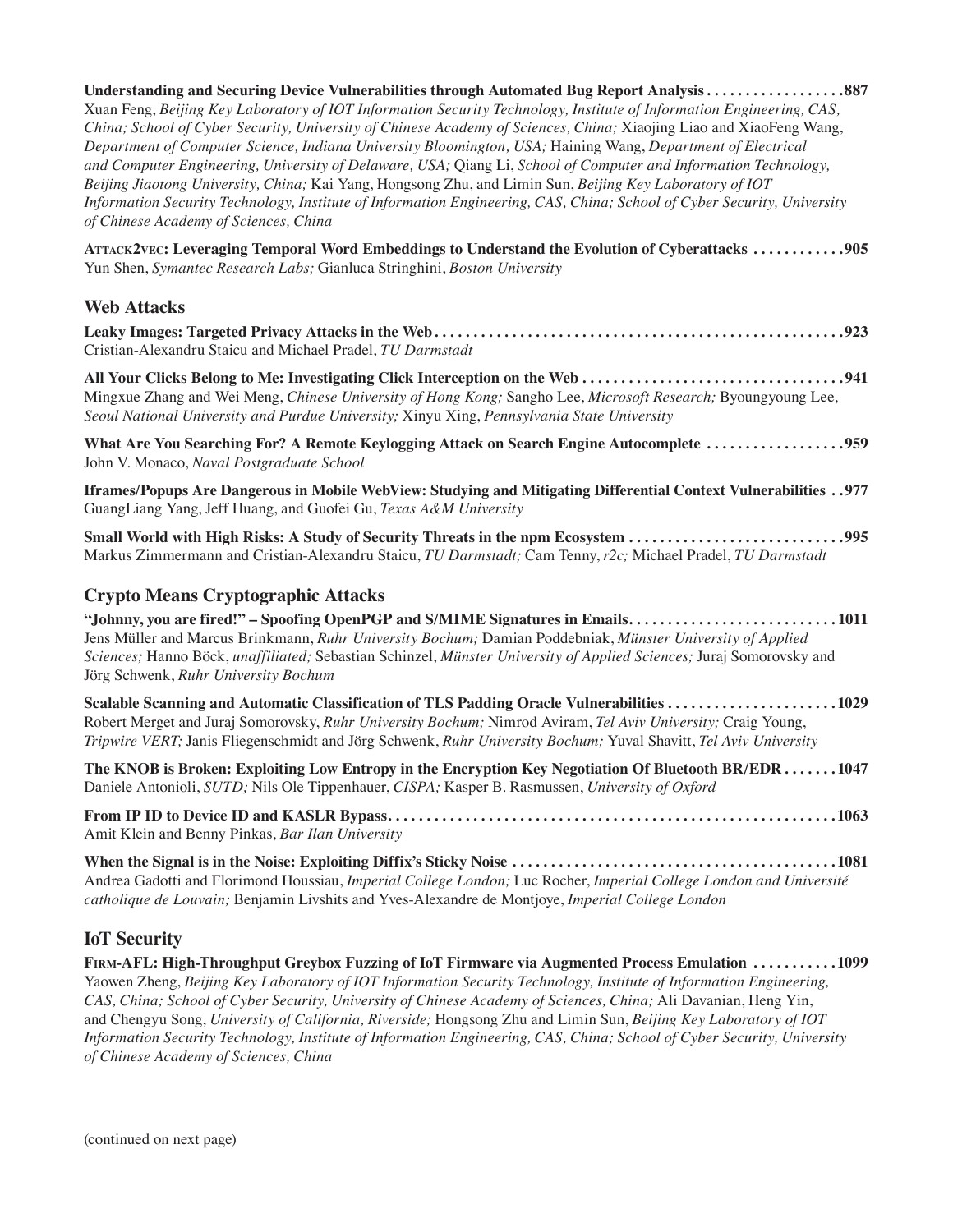**Not Everything is Dark and Gloomy: Power Grid Protections Against IoT Demand Attacks . . . . . . . . . . . . . . . . . . 1115** Bing Huang, *The University of Texas at Austin;* Alvaro A. Cardenas, *University of California, Santa Cruz;* Ross Baldick, *The University of Texas at Austin*

**Discovering and Understanding the Security Hazards in the Interactions between IoT Devices, Mobile Apps, and Clouds on Smart Home Platforms . . . . . . . . . . . . . . . . . . . . . . . . . . . . . . . . . . . . . . . . . . . . . . . . . . . . . . . . . . . . . . . . . . . 1133** Wei Zhou, *National Computer Network Intrusion Protection Center, University of Chinese Academy of Sciences;*  Yan Jia, Yao Yao, and Lipeng Zhu, *School of Cyber Engineering, Xidian University; National Computer Network* 

*Intrusion Protection Center, University of Chinese Academy of Sciences;* Le Guan, *Department of Computer Science, University of Georgia;* Yuhang Mao, *School of Cyber Engineering, Xidian University; National Computer Network Intrusion Protection Center, University of Chinese Academy of Sciences;* Peng Liu, *College of Information Sciences and Technology, Pennsylvania State University;* Yuqing Zhang, *National Computer Network Intrusion Protection Center, University of Chinese Academy of Sciences; School of Cyber Engineering, Xidian University; State Key Laboratory of Information Security, Institute of Information Engineering, Chinese Academy of Sciences*

**Looking from the Mirror: Evaluating IoT Device Security through Mobile Companion Apps . . . . . . . . . . . . . . . . . 1151** Xueqiang Wang, *Indiana University Bloomington;* Yuqiong Sun and Susanta Nanda, *Symantec Research Labs;* XiaoFeng Wang, *Indiana University Bloomington*

**All Things Considered: An Analysis of IoT Devices on Home Networks . . . . . . . . . . . . . . . . . . . . . . . . . . . . . . . . . . . 1169** Deepak Kumar, *University of Illinois at Urbana-Champaign;* Kelly Shen and Benton Case, *Stanford University;* Deepali Garg, Galina Alperovich, Dmitry Kuznetsov, and Rajarshi Gupta, *Avast Software s.r.o.;* Zakir Durumeric, *Stanford University*

### **OS Security**

**Kepler: Facilitating Control-flow Hijacking Primitive Evaluation for Linux Kernel Vulnerabilities . . . . . . . . . . . 1187** Wei Wu, *Institute of Information Engineering, Chinese Academy of Sciences; Pennsylvania State University; School of Cybersecurity, University of Chinese Academy of Sciences;* Yueqi Chen and Xinyu Xing, *Pennsylvania State University;*  Wei Zou, *Institute of Information Engineering, Chinese Academy of Sciences; School of Cybersecurity, University of Chinese Academy of Sciences*

**PeX: A Permission Check Analysis Framework for Linux Kernel . . . . . . . . . . . . . . . . . . . . . . . . . . . . . . . . . . . . . . . . 1205** Tong Zhang, *Virginia Tech;* Wenbo Shen, *Zhejiang University;* Dongyoon Lee, *Stony Brook University;* Changhee Jung, *Purdue University;* Ahmed M. Azab and Ruowen Wang, *Samsung Research America*

**ERIM: Secure, Efficient In-process Isolation with Protection Keys (MPK) . . . . . . . . . . . . . . . . . . . . . . . . . . . . . . . . 1221** Anjo Vahldiek-Oberwagner, Eslam Elnikety, Nuno O. Duarte, Michael Sammler, Peter Druschel, and Deepak Garg, *Max Planck Institute for Software Systems, Saarland Informatics Campus*

**SafeHidden: An Efficient and Secure Information Hiding Technique Using Re-randomization................. 1239** Zhe Wang and Chenggang Wu, *State Key Laboratory of Computer Architecture, Institute of Computing Technology, Chinese Academy of Sciences, University of Chinese Academy of Sciences;* Yinqian Zhang, *The Ohio State University;*  Bowen Tang, *State Key Laboratory of Computer Architecture, Institute of Computing Technology, Chinese Academy of Sciences, University of Chinese Academy of Sciences;* Pen-Chung Yew, *University of Minnesota at Twin-Cities;* Mengyao Xie, Yuanming Lai, and Yan Kang, *State Key Laboratory of Computer Architecture, Institute of Computing Technology, Chinese Academy of Sciences, University of Chinese Academy of Sciences;* Yueqiang Cheng, *Baidu USA;* Zhiping Shi, *The Capital Normal University*

**Exploiting Unprotected I/O Operations in AMD's Secure Encrypted Virtualization . . . . . . . . . . . . . . . . . . . . . . . . . 1257** Mengyuan Li, Yinqian Zhang, and Zhiqiang Lin, *The Ohio State University;* Yan Solihin, *University of Central Florida*

### **Phishing and Scams**

**Detecting and Characterizing Lateral Phishing at Scale . . . . . . . . . . . . . . . . . . . . . . . . . . . . . . . . . . . . . . . . . . . . . . . . 1273** Grant Ho, *UC Berkeley and Barracuda Networks;* Asaf Cidon, *Barracuda Networks and Columbia University;* Lior Gavish and Marco Schweighauser, *Barracuda Networks;* Vern Paxson, *UC Berkeley and ICSI;* Stefan Savage and Geoffrey M. Voelker, *UC San Diego;* David Wagner, *UC Berkeley*

**High Precision Detection of Business Email Compromise . . . . . . . . . . . . . . . . . . . . . . . . . . . . . . . . . . . . . . . . . . . . . . . 1291** Asaf Cidon, *Barracuda Networks and Columbia University;* Lior Gavish, Itay Bleier, Nadia Korshun, Marco Schweighauser, and Alexey Tsitkin, *Barracuda Networks*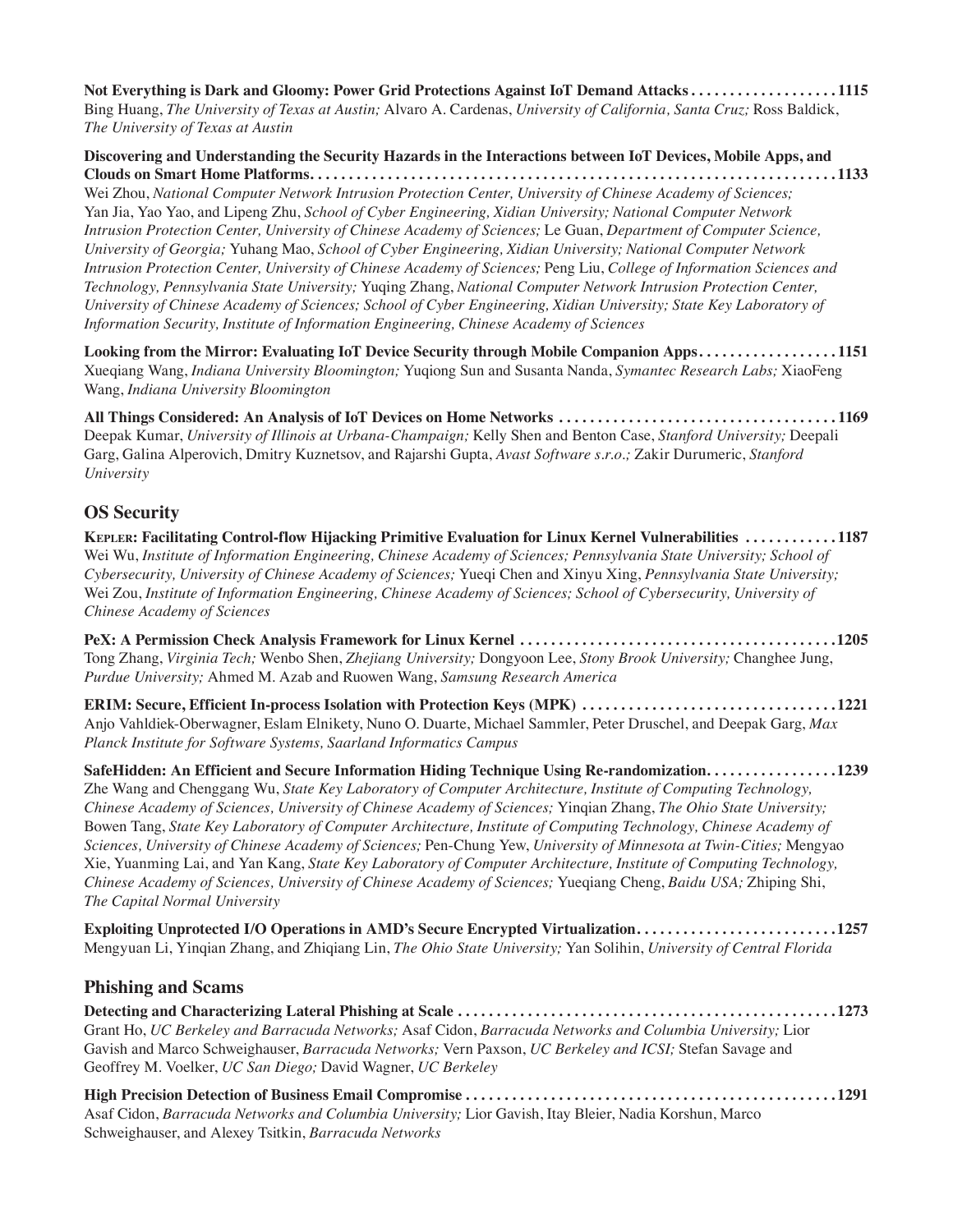| Amber van der Heijden and Luca Allodi, Eindhoven University of Technology                                                                                                                                                                                                                                                                                                                                        |
|------------------------------------------------------------------------------------------------------------------------------------------------------------------------------------------------------------------------------------------------------------------------------------------------------------------------------------------------------------------------------------------------------------------|
| Huahong Tu, University of Maryland; Adam Doupé, Arizona State University; Ziming Zhao, Rochester Institute of<br>Technology; Gail-Joon Ahn, Arizona State University and Samsung Research                                                                                                                                                                                                                        |
| 1341. Platforms in Everything: Analyzing Ground-Truth Data on the Anatomy and Economics of Bullet-Proof Hosting 1341<br>Arman Noroozian, TU Delft; Jan Koenders and Eelco van Veldhuizen, Dutch National High-Tech Crime Unit; Carlos H.<br>Ganan, TU Delft; Sumayah Alrwais, King Saud University and International Computer Science Institute; Damon McCoy,<br>New York University; Michel van Eeten, TU Delft |
| <b>Distributed System Security + Verifying Hardware</b>                                                                                                                                                                                                                                                                                                                                                          |
| Protecting Cloud Virtual Machines from Hypervisor and Host Operating System Exploits1357<br>Shih-Wei Li, John S. Koh, and Jason Nieh, Columbia University                                                                                                                                                                                                                                                        |
| WAVE: A Decentralized Authorization Framework with Transitive Delegation 1375<br>Michael P Andersen, Sam Kumar, Moustafa AbdelBaky, Gabe Fierro, John Kolb, Hyung-Sin Kim, David E. Culler, and<br>Raluca Ada Popa, University of California, Berkeley                                                                                                                                                           |
| Santiago Torres-Arias, New York University; Hammad Afzali, New Jersey Institute of Technology; Trishank Karthik<br>Kuppusamy, Datadog; Reza Curtmola, New Jersey Institute of Technology; Justin Cappos, New York University                                                                                                                                                                                     |
| Klaus v. Gleissenthall, Rami Gökhan Kıcı, Deian Stefan, and Ranjit Jhala, University of California, San Diego                                                                                                                                                                                                                                                                                                    |
| VRASED: A Verified Hardware/Software Co-Design for Remote Attestation 1429<br>Ivan De Oliveira Nunes, University of California, Irvine; Karim Eldefrawy, SRI International; Norrathep Rattanavipanon,<br>University of California, Irvine; Michael Steiner, Intel; Gene Tsudik, University of California, Irvine                                                                                                 |
| <b>Crypto Means Cryptography</b>                                                                                                                                                                                                                                                                                                                                                                                 |
| Daniel Kales and Christian Rechberger, Graz University of Technology; Thomas Schneider, Matthias Senker, and<br>Christian Weinert, TU Darmstadt                                                                                                                                                                                                                                                                  |
| EverParse: Verified Secure Zero-Copy Parsers for Authenticated Message Formats 1465<br>Tahina Ramananandro, Antoine Delignat-Lavaud, Cédric Fournet, and Nikhil Swamy, Microsoft Research; Tej Chajed,<br>MIT; Nadim Kobeissi, Inria Paris; Jonathan Protzenko, Microsoft Research                                                                                                                               |
| Blind Bernoulli Trials: A Noninteractive Protocol For Hidden-Weight Coin Flips1483<br>R. Joseph Connor and Max Schuchard, University of Tennessee                                                                                                                                                                                                                                                                |
| M. Sadegh Riazi and Mohammad Samragh, UC San Diego; Hao Chen, Kim Laine, and Kristin Lauter, Microsoft<br>Research; Farinaz Koushanfar, UC San Diego                                                                                                                                                                                                                                                             |
| JEDI: Many-to-Many End-to-End Encryption and Key Delegation for IoT 1519<br>Sam Kumar, Yuncong Hu, Michael P Andersen, Raluca Ada Popa, and David E. Culler, University of California, Berkeley                                                                                                                                                                                                                  |
| <b>Passwords</b>                                                                                                                                                                                                                                                                                                                                                                                                 |
| Birthday, Name and Bifacial-security: Understanding Passwords of Chinese Web Users 1537<br>Ding Wang and Ping Wang, Peking University; Debiao He, Wuhan University; Yuan Tian, University of Virginia                                                                                                                                                                                                            |
| Protecting accounts from credential stuffing with password breach alerting 1555<br>Kurt Thomas, Jennifer Pullman, Kevin Yeo, Ananth Raghunathan, Patrick Gage Kelley, Luca Invernizzi, Borbala Benko,<br>Tadek Pietraszek, and Sarvar Patel, Google; Dan Boneh, Stanford; Elie Bursztein, Google                                                                                                                 |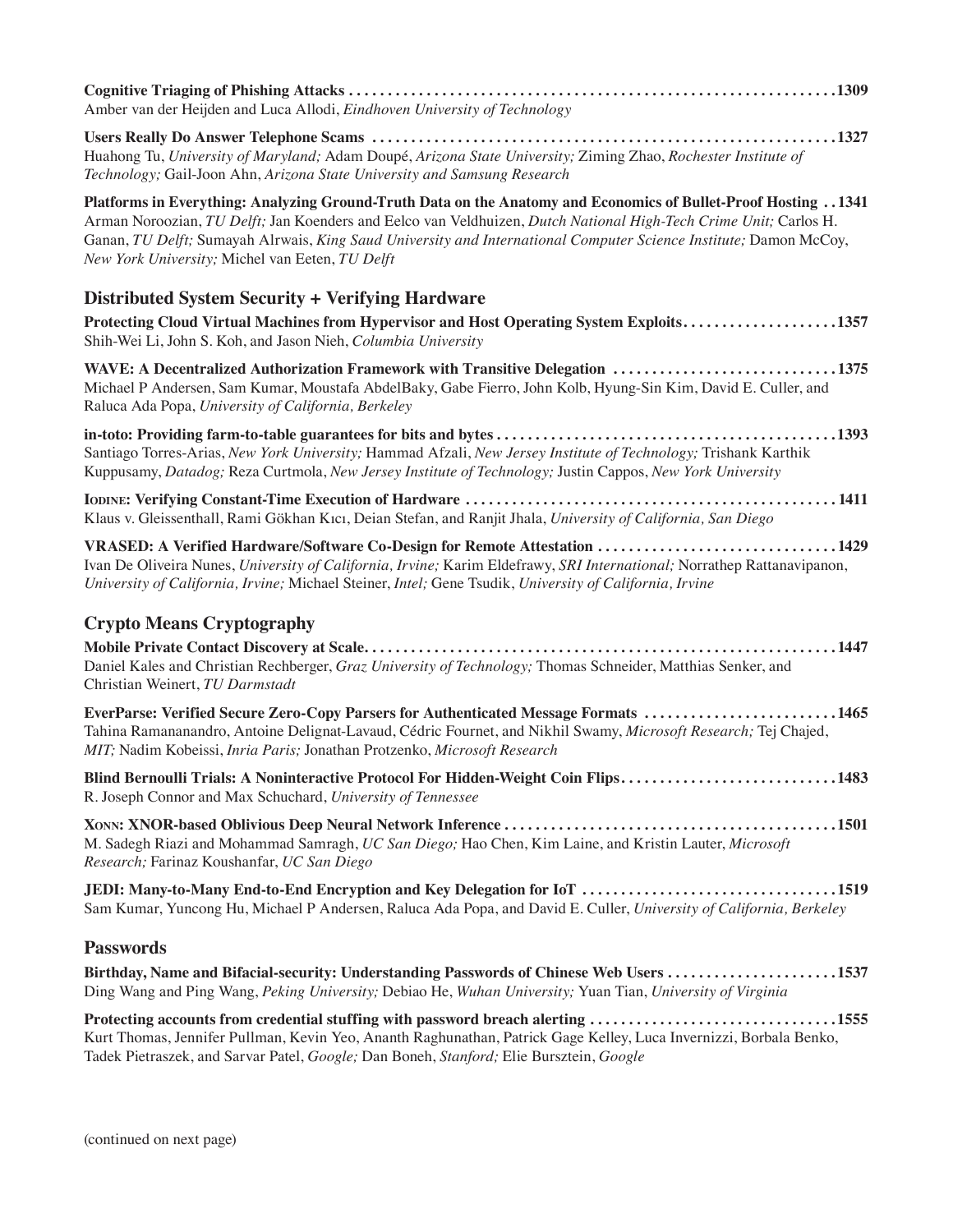**Probability Model Transforming Encoders Against Encoding Attacks . . . . . . . . . . . . . . . . . . . . . . . . . . . . . . . . . . . . 1573** Haibo Cheng, Zhixiong Zheng, Wenting Li, and Ping Wang, *Peking University;* Chao-Hsien Chu, *Pennsylvania State University*

### **Cryptocurrency Scams**

| The Art of The Scam: Demystifying Honeypots in Ethereum Smart Contracts 1591<br>Christof Ferreira Torres, Mathis Steichen, and Radu State, University of Luxembourg                                                                                                                                                                 |  |
|-------------------------------------------------------------------------------------------------------------------------------------------------------------------------------------------------------------------------------------------------------------------------------------------------------------------------------------|--|
| Jiahua Xu, École polytechnique fédérale de Lausanne (EPFL); Benjamin Livshits, Imperial College London                                                                                                                                                                                                                              |  |
| Inadvertently Making Cyber Criminals Rich: A Comprehensive Study of Cryptojacking Campaigns at<br>Hugo L.J. Bijmans, Tim M. Booij, and Christian Doerr, Delft University of Technology                                                                                                                                              |  |
| <b>Web Defenses</b>                                                                                                                                                                                                                                                                                                                 |  |
| Rendered Private: Making GLSL Execution Uniform to Prevent WebGL-based Browser Fingerprinting1645<br>Shujiang Wu, Song Li, and Yinzhi Cao, Johns Hopkins University; Ningfei Wang, Lehigh University                                                                                                                                |  |
| Charles Reis, Alexander Moshchuk, and Nasko Oskov, Google                                                                                                                                                                                                                                                                           |  |
| Everyone is Different: Client-side Diversification for Defending Against Extension Fingerprinting 1679<br>Erik Trickel, Arizona State University; Oleksii Starov, Stony Brook University; Alexandros Kapravelos, North Carolina<br>State University; Nick Nikiforakis, Stony Brook University; Adam Doupé, Arizona State University |  |
| Less is More: Quantifying the Security Benefits of Debloating Web Applications 1697<br>Babak Amin Azad, Pierre Laperdrix, and Nick Nikiforakis, Stony Brook University                                                                                                                                                              |  |
| The Web's Identity Crisis: Understanding the Effectiveness of Website Identity Indicators 1715                                                                                                                                                                                                                                      |  |

Christopher Thompson, Martin Shelton, Emily Stark, Maximilian Walker, Emily Schechter, and Adrienne Porter Felt, *Google*

### **Software Security**

**Razor: A Framework for Post-deployment Software Debloating . . . . . . . . . . . . . . . . . . . . . . . . . . . . . . . . . . . . . . . . . 1733** Chenxiong Qian, Hong Hu, Mansour Alharthi, Pak Ho Chung, Taesoo Kim, and Wenke Lee, *Georgia Institute of Technology*

**Back to the Whiteboard: a Principled Approach for the Assessment and Design of Memory Forensic Techniques . . 1751** Fabio Pagani and Davide Balzarotti, *EURECOM*

**Detecting Missing-Check Bugs via Semantic- and Context-Aware Criticalness and Constraints Inferences . . . . . 1769** Kangjie Lu, Aditya Pakki, and Qiushi Wu, *University of Minnesota*

**DEEPVSA: Facilitating Value-set Analysis with Deep Learning for Postmortem Program Analysis............. 1787** Wenbo Guo, Dongliang Mu, and Xinyu Xing, *The Pennsylvania State University;* Min Du and Dawn Song, *University of California, Berkeley*

**ConFIRM: Evaluating Compatibility and Relevance of Control-flow Integrity Protections for Modern Software. 1805** Xiaoyang Xu, Masoud Ghaffarinia, Wenhao Wang, and Kevin W. Hamlen, *University of Texas at Dallas;* Zhiqiang Lin, *Ohio State University*

### **Privacy**

| Point Break: A Study of Bandwidth Denial-of-Service Attacks against Tor 1823                     |  |
|--------------------------------------------------------------------------------------------------|--|
| Rob Jansen, U.S. Naval Research Laboratory; Tavish Vaidya and Micah Sherr, Georgetown University |  |

**No Right to Remain Silent: Isolating Malicious Mixes . . . . . . . . . . . . . . . . . . . . . . . . . . . . . . . . . . . . . . . . . . . . . . . . . . 1841** Hemi Leibowitz, *Bar-Ilan University, IL;* Ania M. Piotrowska and George Danezis, *University College London, UK;*  Amir Herzberg, *University of Connecticut, US*